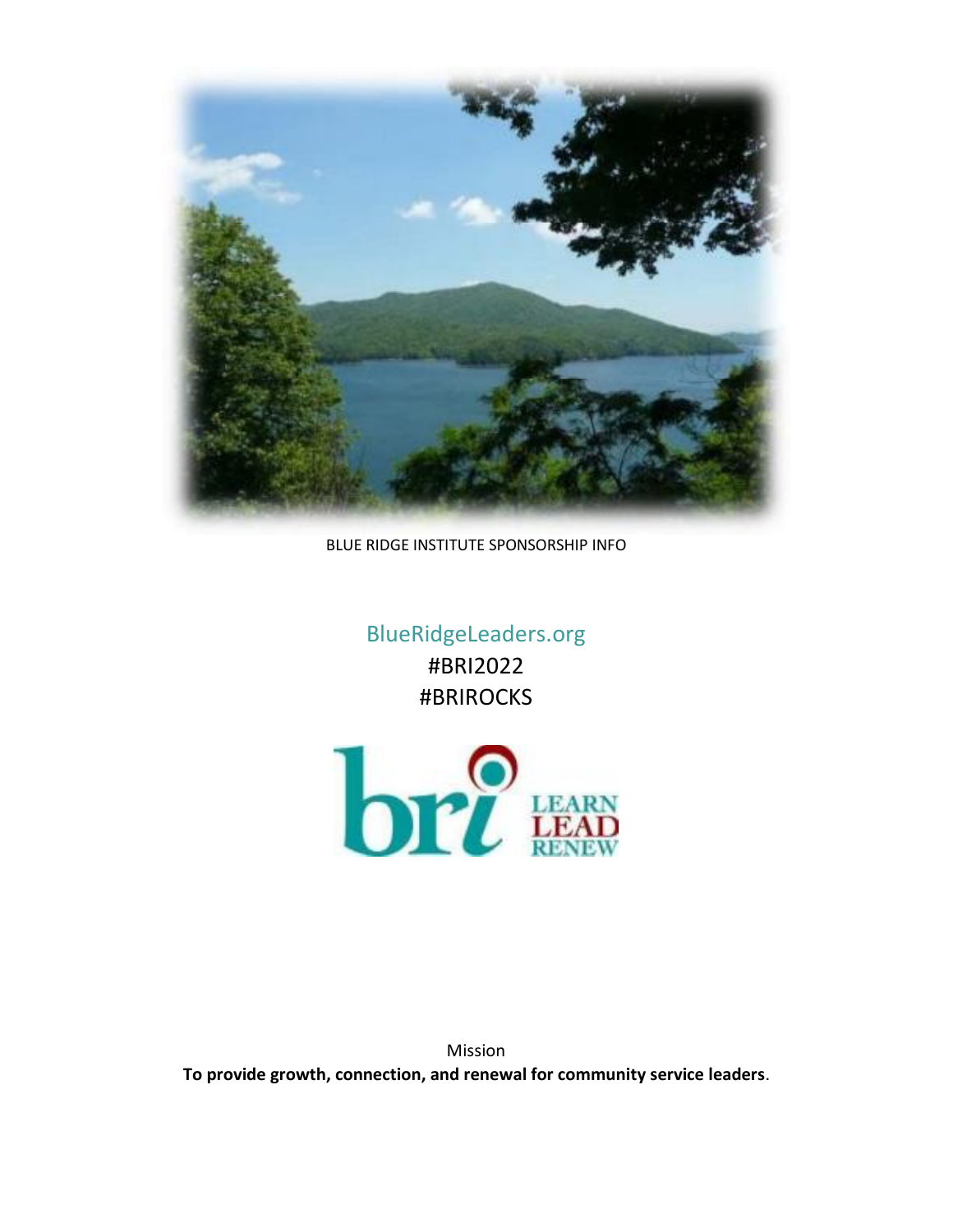

Dear Business Leaders,

BRI, founded in 1927, will host an annual business and leadership conference. This event will attract 100+ social cause organization professionals and CEOs from around the United States.

*"As a BRI first timer, I wasn't sure what to expect but my expectations were exceeded to say the least. While the speakers, the events and the setting were all stellar, the people I met were my favorite part of the experience. From young, enthusiastic new leaders to retired, wise CEOs of large non-profits, everywhere I turned I found a welcoming smile and experience that I could learn from."* 

*– Kim Jeffries, CEO of Brighton Center in San Antonio, TX and BRI Fresh-person, 2018*

We invite you to become a part of this professional development and leadership networking event that will be held July 25 - 28, 2022 in Massanutten Resort in Massanutten, Virginia. As a conference sponsor your company/ organization will be recognized in marketing materials. In addition, you will have the opportunity to host a vendor booth at the event to display products/services.

Over 65 percent of the attendees purchased products from the event and 70 percent of our registered members have joined our online social media communities (Facebook, LinkedIn, Instagram, Twitter). Sponsorship benefits, such as promotional material in all conference packets, may be used to drive traffic to your company. You will also receive a full contact list of all BRI attendees and a keepsake program booklet.

We would like to schedule an opportunity to discuss the various sponsorship options available and answer any question you may have. In the meantime, please do not hesitate to contact us via email at [info@blueridgeleaders.org](mailto:info@blueridgeleaders.org) or via telephone at (864) 757-4969.

On behalf of the Blue Ridge Institute, we thank you for supporting non-profit leadership and the benefits this brings to all communities.

Sincerely,

*[Carrie Y. Hepburn-Brown](mailto:carrie@onyxscllc.com)*

BRI President, 2021-2022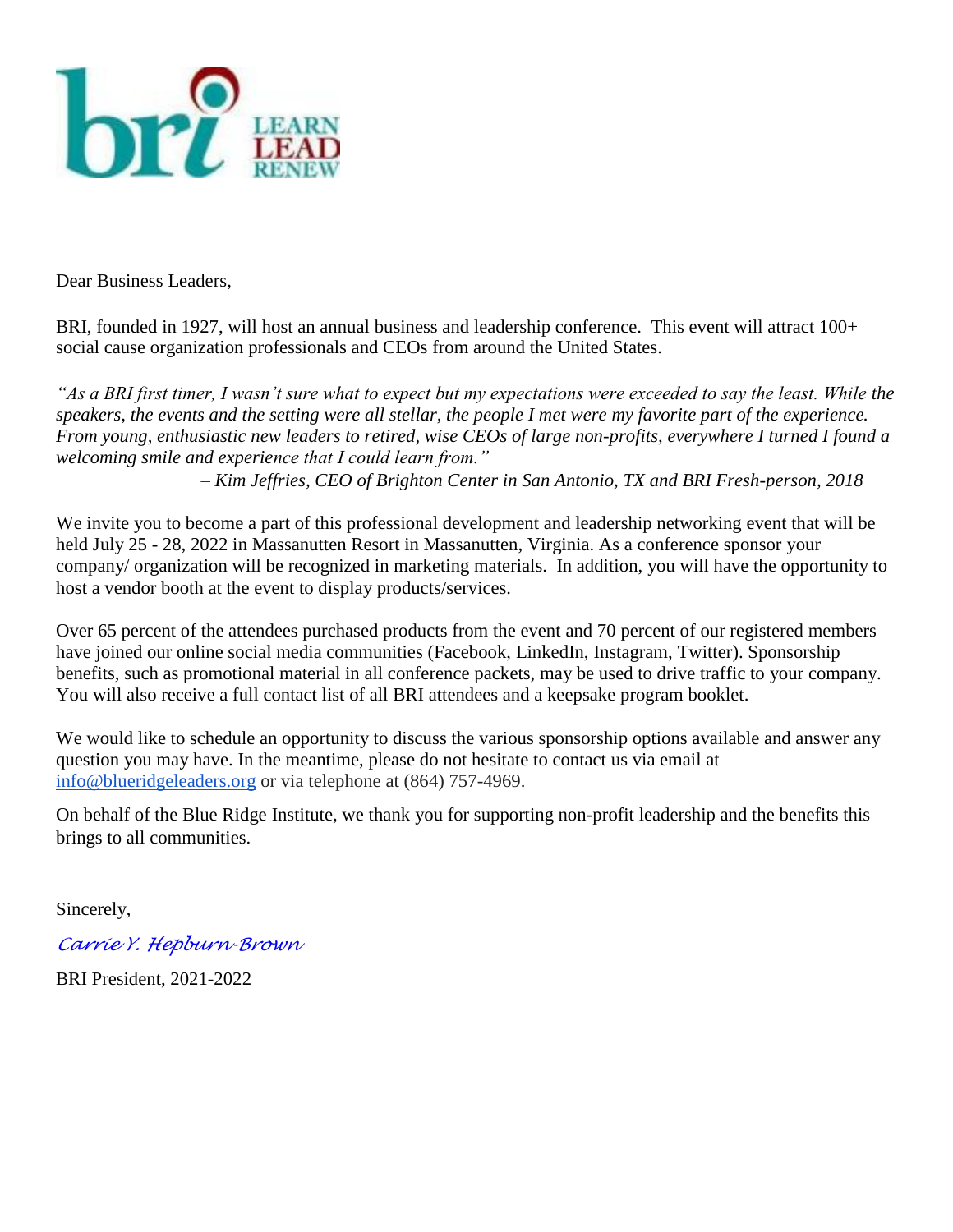## WHO ATTENDS BRI?

# DEMOGRAPHY













BRI leaders embody several categories of social service programs. From emerging leaders to seasoned veterans, BRI represents with experience!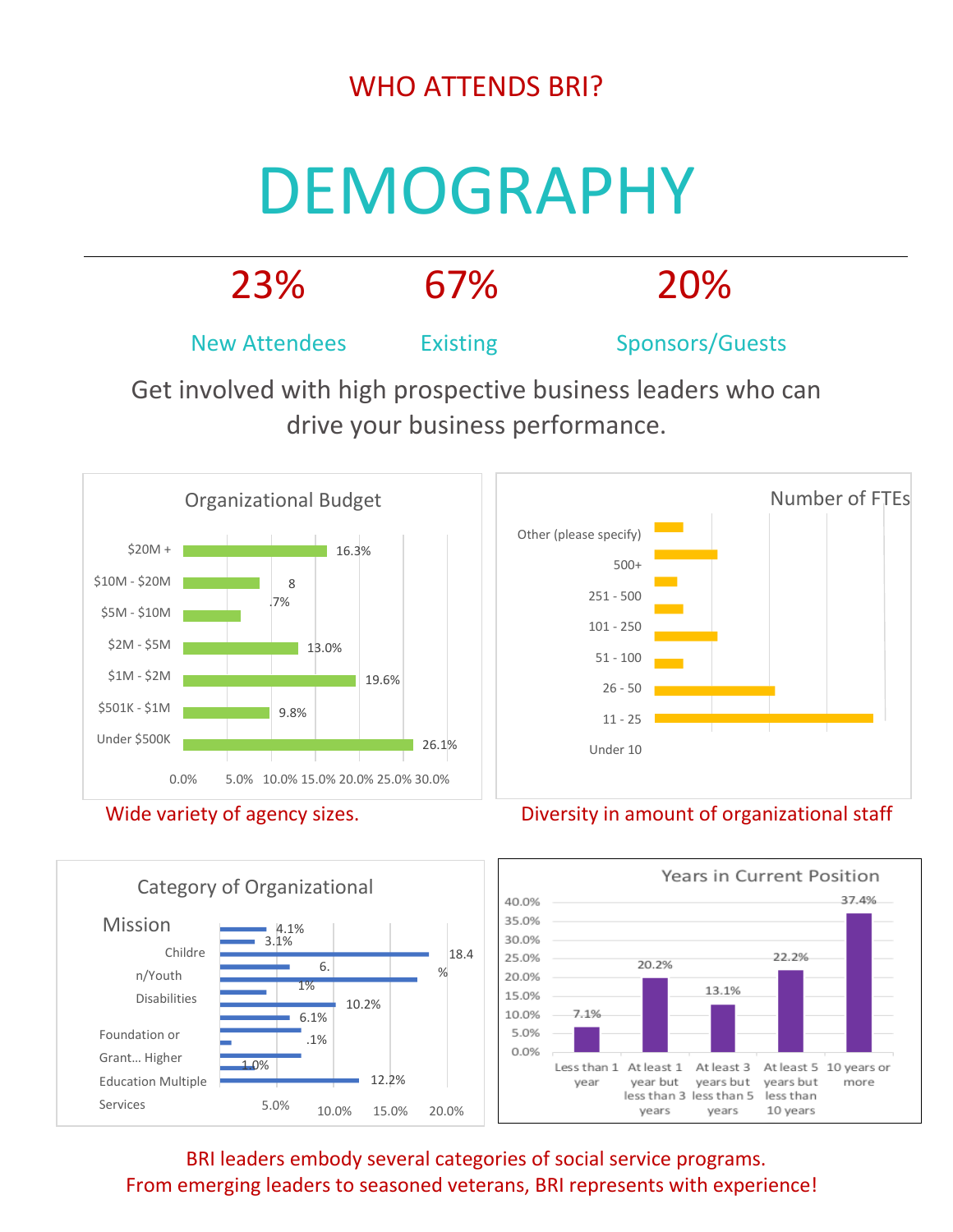## **BRI SPONSORSHIP OPPORTUNITIES:**





#### **Mountain Sponsor - \$7,500**

Sponsor with company name and logo on all conference promotional materials

Conference book: front cover recognition, and full page within program

Company logo on BRI website with live link to your company and brief description of your product or service

Display table at conference

Full conference participation for one company representative

10-minute welcoming opportunity (live speaker and/or video)

Opportunity to provide promotional materials in conference attendee packets

Spotlight from Podium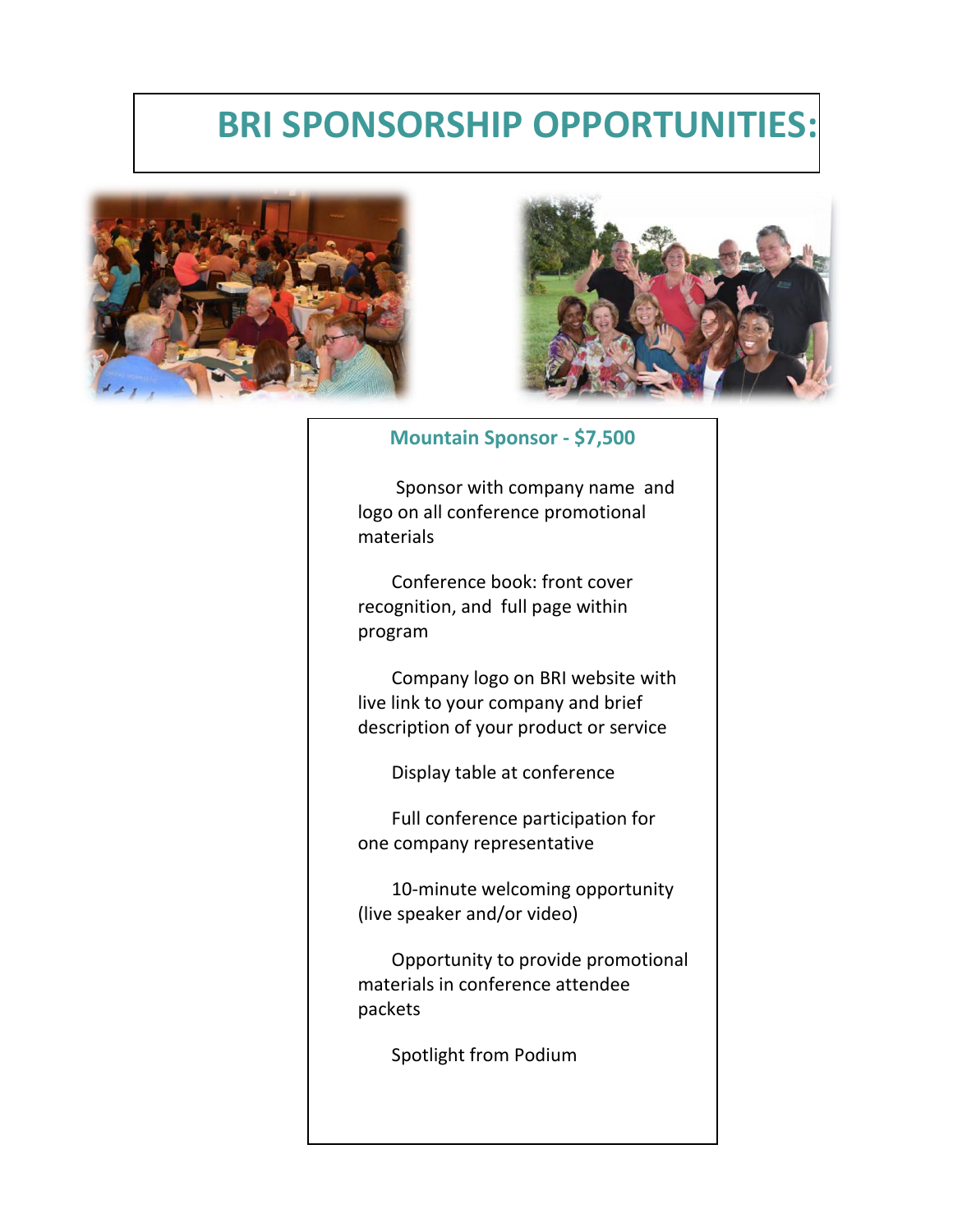## **BRI SPONSORSHIP OPPORTUNITIES**

### **Continued**

#### **Formation Sponsor - \$5,000**

Organization name, logo, & sponsor level on all conference materials.

Conference 5 minute spotlight from podium and Book ½ Page Ad

BRI Website Recognition

Logo on Screen

Vendor/Display Table at Conference

2 Promo items in packets

#### **Boulder Sponsor - \$2,500**

Organization name, logo, sponsor level on all conference materials.

Conference 3 minute spotlight from podium and Book 1/4 Page Ad

BRI Website Recognition

Vendor/Display Table at Conference

Logo on screen

1 Promo items in packets

#### **Stone Sponsor - \$1,000**

Conference Book Business Card Sized Ad

BRI Website Recognition

Logo on Screen

Vendor/Display Table at Conference

#### **Rock Sponsor - \$500**

Listed in Conference Book

BRI Website Recognition

Logo on Screen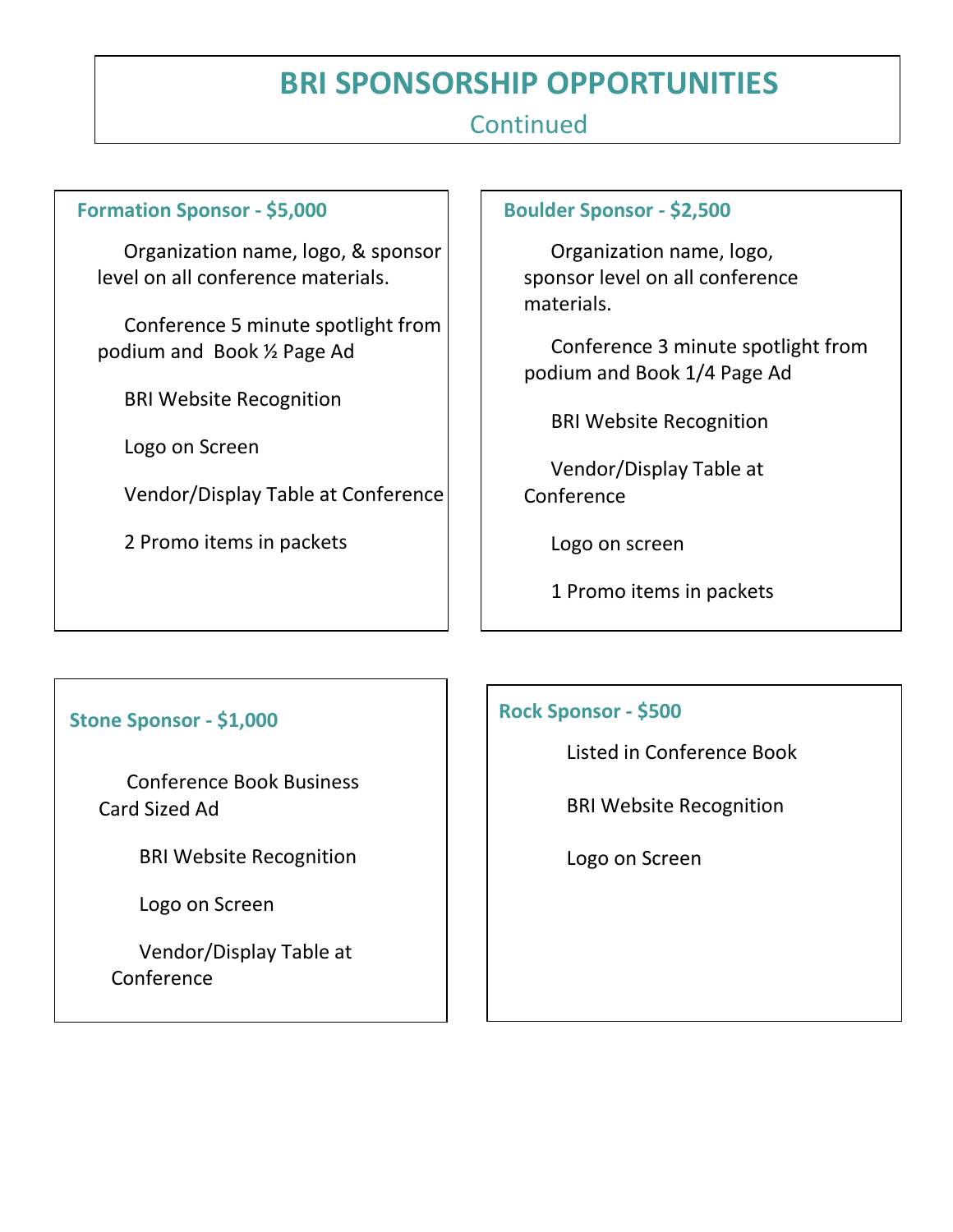## Thank you for considering!



## **2022 BLUE RIDGE INSTITUTE SPONSORSHIP FORM**

| <b>Business Name</b>          |  |
|-------------------------------|--|
| <b>Primary Contact Name</b>   |  |
| <b>Mailing Address</b>        |  |
| <b>Contact Phone Number</b>   |  |
| <b>Contact E-Mail Address</b> |  |

#### *I have reviewed the sponsorship packet and would like to sponsor at the sponsorship following level:*

| Mountain (\$ 7,500)  | Stone $(5 1,000)$ |
|----------------------|-------------------|
| Formation $(55,000)$ | Rock (\$500)      |
| Boulder (\$ 2,500)   | Other - \$        |

#### **I will pay for sponsorship using the following method:**

- ❑ Enclosed Check (made payable to Blue Ridge Institute)
- ❑ Credit Card (form below)
- ❑ Via Website- Blueridgeleaders.org- *click menu at top right and click under conference sponsor. Some sponsorship will not show on options so please use "other" for amount.*
- ❑ Please send me an invoice using address above

**\_\_\_\_ I will need a vendor table (provided to levels Stone and above)**

**Credit Card Payment Authorization (we accept Visa, MasterCard, American Express ad Discover)** 

|  | Exp. Date ________________ CCV Code _____________ Billing Zip Code _____________             |                                                                                                                          |
|--|----------------------------------------------------------------------------------------------|--------------------------------------------------------------------------------------------------------------------------|
|  |                                                                                              |                                                                                                                          |
|  |                                                                                              | I hereby authorized the Blue Ridge Institute to charge my credit card for the amount of the sponsorship specified above. |
|  |                                                                                              |                                                                                                                          |
|  | If you have any questions, please contact us at: info@blueridgeleaders.org or (864) 757-4969 |                                                                                                                          |
|  | Please send payment to:                                                                      |                                                                                                                          |
|  | <b>BRI c/o Heather Adams</b>                                                                 |                                                                                                                          |
|  | P.O. Box 4421                                                                                |                                                                                                                          |
|  | Greensboro, NC 27404                                                                         |                                                                                                                          |